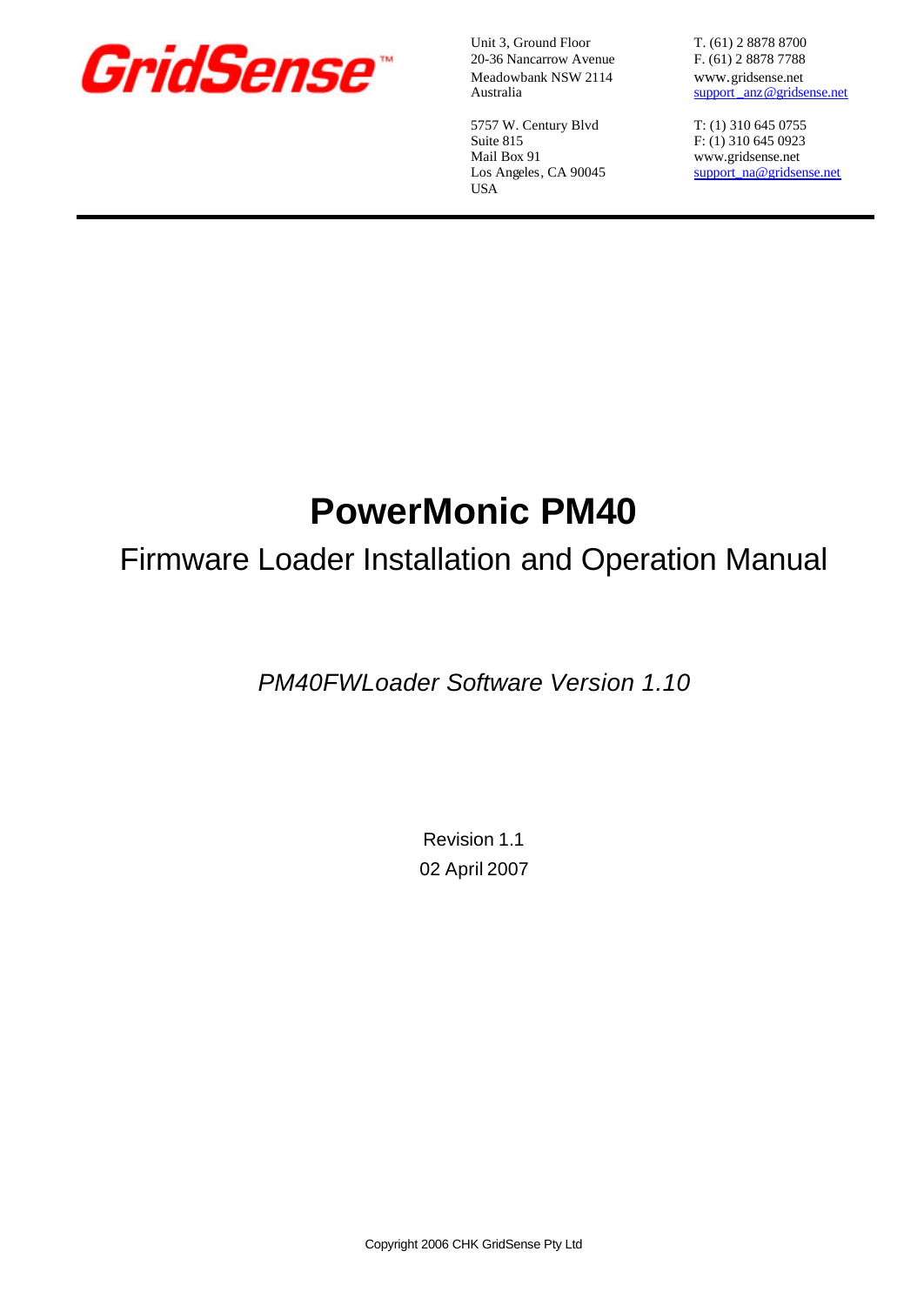#### **© CHK GridSense Pty Ltd 1996 - 2007**

#### **PM40 Firmware Upgrade Manual, Version 1.0**

The material presented in this manual is copyright protected by CHK GridSense Pty Ltd 1996-2007. Any reproduction in whole or part for any purpose without the prior written consent of CHK GridSense Pty Ltd is strictly prohibited. Information in this document is subject to change without notice.

All trademarks are property of their respective owners.

Printed in Australia



#### **AUSTRALIA / NEW ZEALAND**

N3207

PowerMonic is a Class B product. In a domestic environment this product may cause radio interference, which the user may need to take steps to prevent.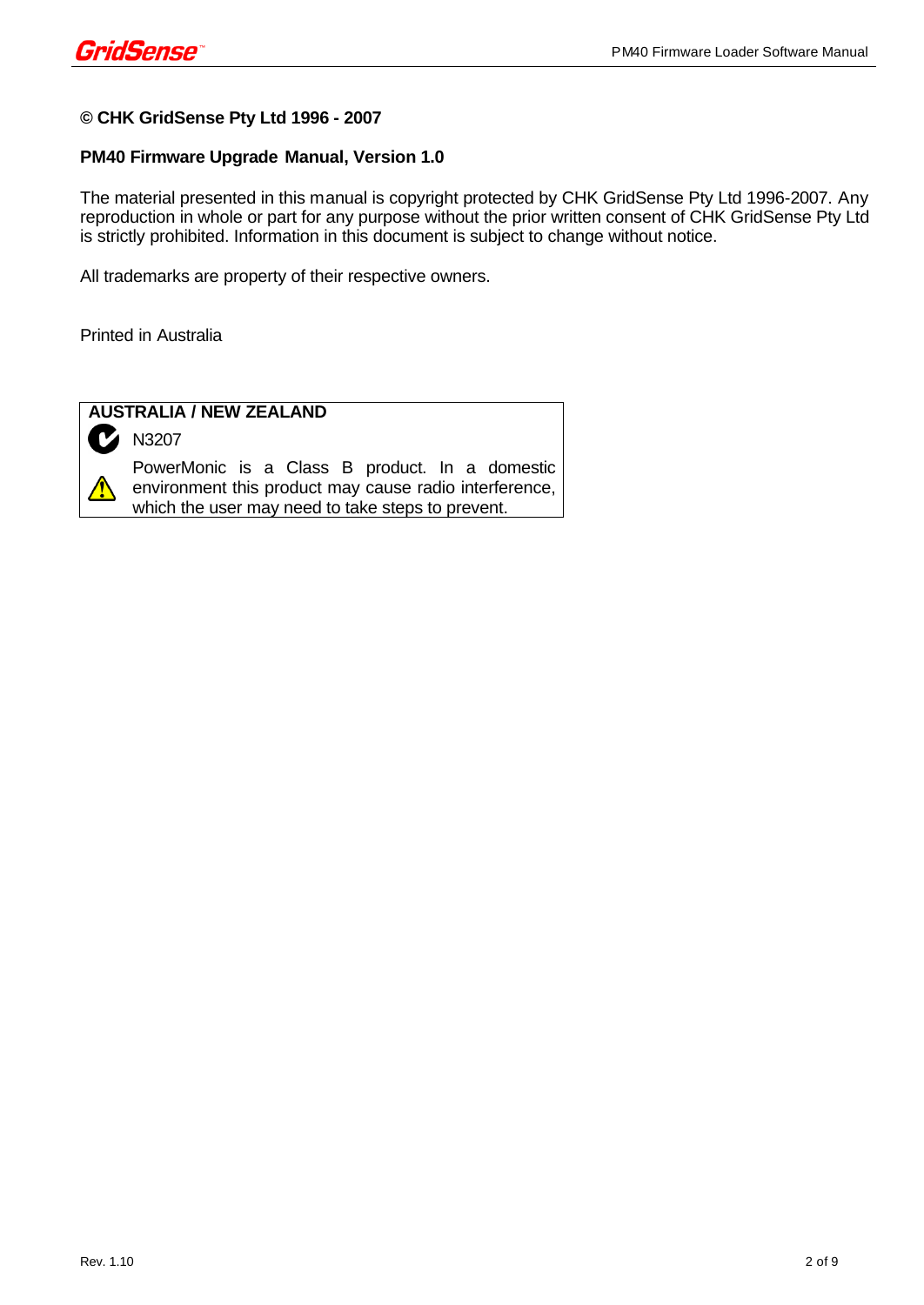

### **Table of Contents**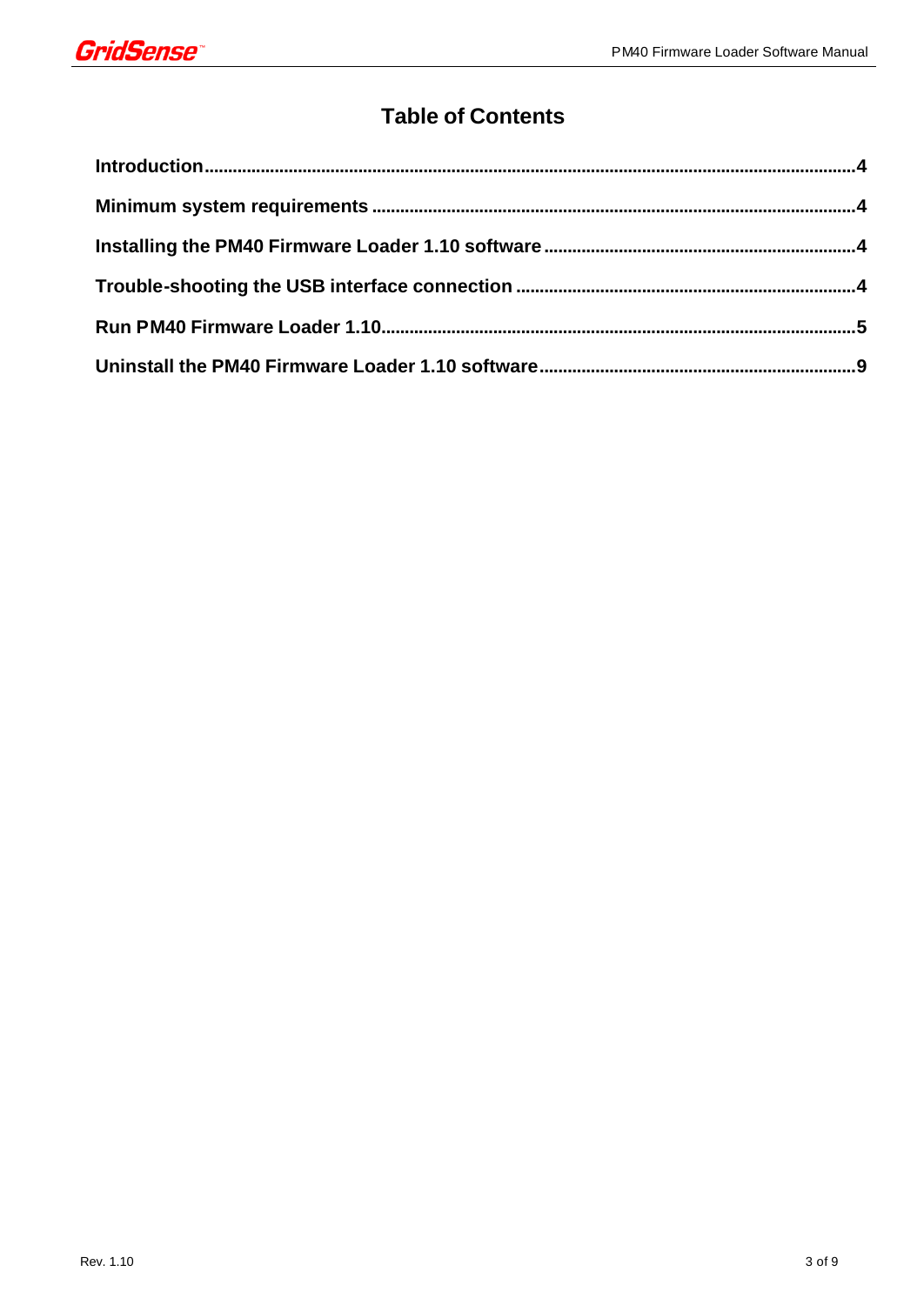

#### **Introduction**

This manual will allow new users of the *PM40FWLoader* program to become familiar with the operation of the software. Please read the following instructions which are intended as a general guide to the installation and operation of the software.

It is assumed that the users know how to operate the *PowerMonic PM40*. Please refer to

*PM40 Software Installation Manual Rev 4.pdf PowerMonic M40 User Manual Rev4.0.pdf* or *PM30 and PM40 User Manual Rev1.91.pdf* for North America

It is also assumed that the user has installed the *PowerView 4* software and can operate the software to communicate with the *PowerMonic PM40*.

#### **Minimum system requirements**

- 1. Personal Computer Pentium 3 or higher
- 2. Microsoft Windows 2000 or XP
- 3. USB Port
- 4. Memory RAM 128 MB (256 MB or higher is recommended)
- 5. 100 MB hard disk space (plus space for log files)

#### **Installing the PM40 Firmware Loader 1.10 software**

- 1. Place the accompanying CD in the CD drive of your PC
- 2. From the CD run *PM40FirmwareLoader\_1\_10.EXE*
- 3. Follow the on-screen instructions and save the program to the default folder.
- 4. After the installation has finished, an icon named *PM40FWLoader* will be visible on the Desktop

#### *Notes*

- You may need System Administrator rights to install new software to your computer
- The default destination folder is *C:\Program Files\GridSense\PowerMonic\PM40 Firmware Loader*
- Alternatively the program can be executed selecting from the Windows XP *Start* menu:

#### *Start, All Programs, GridSense, PowerMonic, PM40 Firmware Loader*

- The new firmware is stored in the directory *C:\Program Files\GridSense\PowerMonic\PM40 Firmware Loader\PHX Files*
- The new firmware name is *PM40\_Vmnn\_HWx.phx*. Here, *m* is the major firmware version, *nn* is the minor firmware version, *x* is the hardware revision. For example:

*PM40\_V171\_HW2.phx* means the new firmware version is 1.71 for hardware revision 2.

#### **Trouble-shooting the USB interface connection**

- 1. Always power up the *PowerMonic PM40*, using the proper voltage cable, before connecting to the computer's USB port
- 2. Click once on the USB icon on the Windows Toolbar to see all active USB devices. If there is a working *PowerMonic PM40* connected to the computer's USB port and the software was properly installed, the following message will be displayed: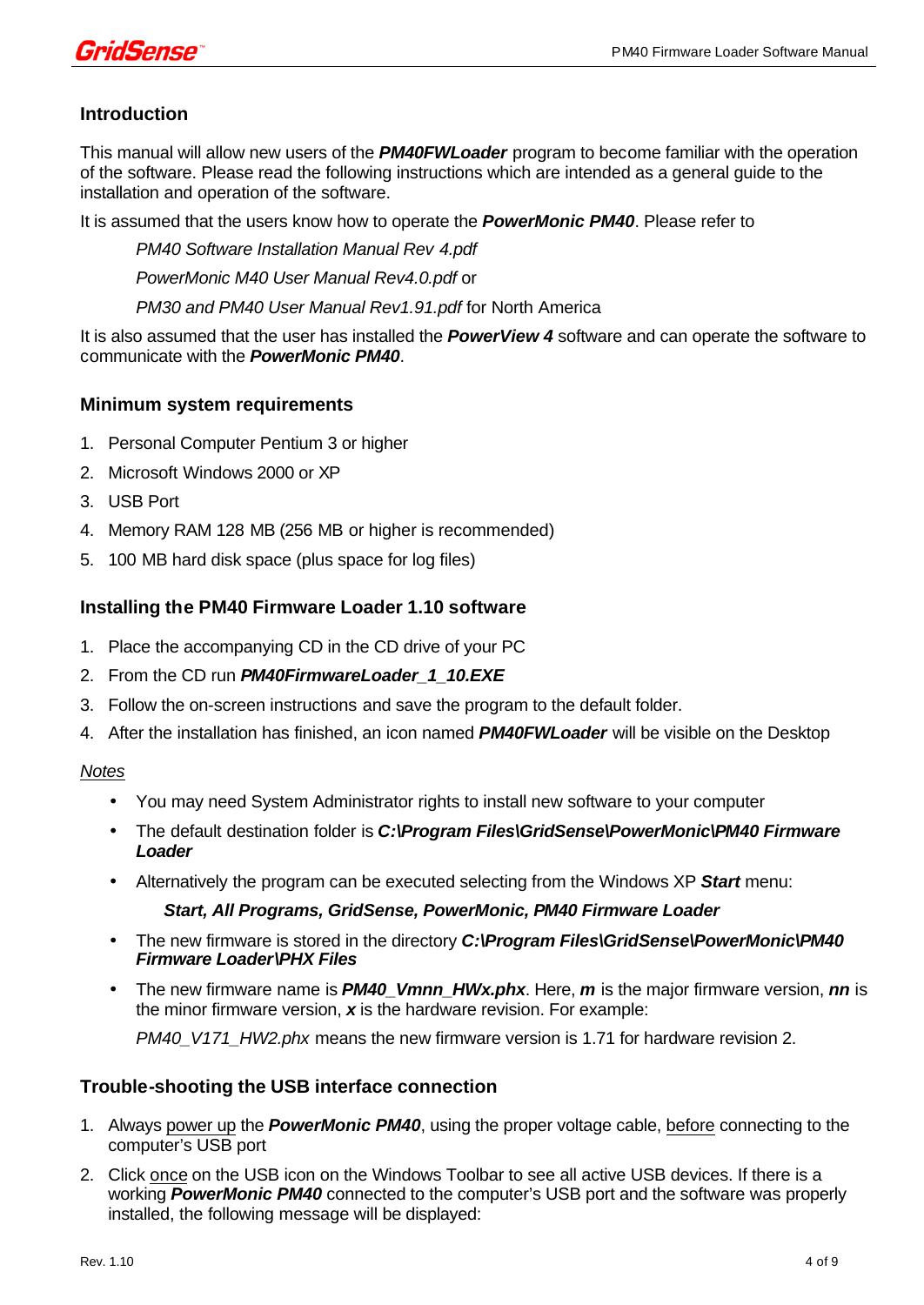

#### *Safely remove PowerMonic-PM40, Version 02/15/2004, 0.1.8.0*

- 3. If Windows fails to recognise the powered up and connected *PowerMonic PM40* just disconnect the USB cable and then connect it again
- 4. If the problem persists you may have to uninstall the *PowerMonic PM40* USB software driver from your system and then reinstall the USB software driver. Please contact GridSense support team for assistance.

#### **Run PM40 Firmware Loader 1.10**

- 1. Power on the *PowerMonic PM40*
- 2. Connect the *PM40* to the computer USB port
- 3. Check if the *PM40* is properly connected to the USB port double clicking on the USB icon on Windows toolbar. Look for the text "*PowerMonic-PM40, Version 02/15/2004, 0.1.8.0*". If you can see this text the *PM40* is connected to the USB

| Safely Remove Hardware                                                                                                                                             |          |
|--------------------------------------------------------------------------------------------------------------------------------------------------------------------|----------|
| Select the device you want to unplug or eject, and then click Stop. When<br>Windows notifies you that it is safe to do so unplug the device from your<br>computer. |          |
| Hardware devices:<br>PowerMonic-PM40, Version 02/15/2004, 0.1.8.0                                                                                                  |          |
| MATSHITA UJDA765 DVD/CDRW - (D:)                                                                                                                                   |          |
|                                                                                                                                                                    |          |
|                                                                                                                                                                    |          |
| PowerMonic-PM40, Version 02/15/2004, 0.1.8.0 at Location 0                                                                                                         |          |
| Properties<br>Stop.                                                                                                                                                |          |
| Display device components                                                                                                                                          | USB icon |
| Close                                                                                                                                                              |          |
| My Computer                                                                                                                                                        |          |
| 100% 工<br>◆■ 15:48<br>PM40 Tes<br>PowerVie<br><b>EN</b>                                                                                                            |          |

- 4. Please **CLOSE** all other PM40 software, e.g., *PowerView 4*. If *PowerView 4* and *PM40 Firmware Loader* both operate at the same time whilst use the same USB port for communication, then *PM40 Firmware Loader* is likely to fail.
- 5. Start *PM40 Firmware Loader 1.10* by double clicking on the *PMFWLoader* icon visible on the Desktop or alternatively selecting from the Windows XP *Start* menu:

#### *Start, All Programs, GridSense, PowerMonic, PM40 Firmware Loader*

6. Once *PMFWLoader* has started, will pop up the following message. If the other PM40 software has been closed, then you can click OK button to continue. If not, use Alt + TAB to allocate the other PM40 software and close it and then come back to this message, click OK button.

| Pm40firmwareloader                |  |
|-----------------------------------|--|
| Please close other PM40 software! |  |
|                                   |  |
|                                   |  |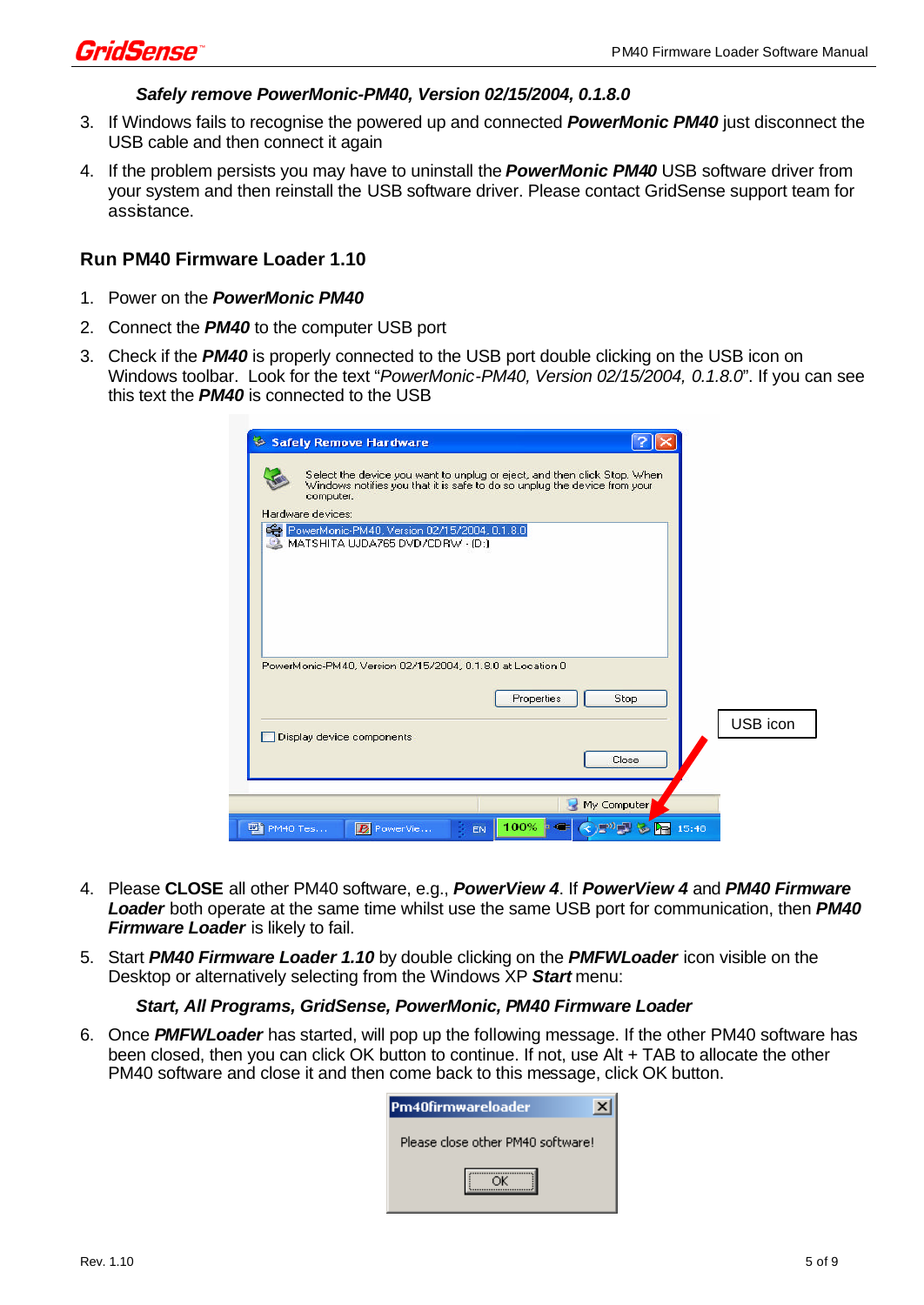

#### 7. On the next screen, click **Open** to connect the software to *PowerMonic PM40*

| USB connection-<br>$0$ pen | -USB information-<br><b>USB Operations</b>  |                                   |  |
|----------------------------|---------------------------------------------|-----------------------------------|--|
| Close                      | <b>USB Message</b><br>USB DLL               | PMComm.dll, 19/05/2006 2:02:58 PM |  |
| Firmware selection         | Hinstalled PM40 Firmware version            |                                   |  |
| Installed version          | Firmware:                                   | Hardware:                         |  |
| File selection             | Selected file Firmware version<br>Firmware: | Hardware:                         |  |
| Firmware upgrade<br>Start  | Upgrade-<br>Status:                         | To open USB connection            |  |
| Cancel                     | Progress:                                   |                                   |  |
|                            |                                             |                                   |  |
|                            |                                             |                                   |  |

If the connection is OK, then it shows the message: *PC/PM40 connected successfully*.

| -Firmware upgrade i<br>Start | <sub>∟</sub> ∩Lipqrade⊨<br>Status: | USB Connection Success |
|------------------------------|------------------------------------|------------------------|
| Cancel                       | Progress:                          |                        |

If the connection fails, then it shows the message: *PC/PM40 connected Not successfully* and a window pops up to show *USB Link Failed*. Please check the USB connection.

| Firmware selection |                   | $\sqcap$ Installed PM40 Firmware version : |           |
|--------------------|-------------------|--------------------------------------------|-----------|
| Installed version  | Firmware:         | $\vert x \vert$<br>Firmwareloader          | Hardware: |
|                    | Selected file Fil | <b>USB Connection Failure!</b>             |           |
| File selection     | Firmware:         | OK.                                        | Hardware: |
| Firmware upgrade   | $\sqcap$ Upgrade- |                                            |           |
| Start              | Status:           | <b>USB Connection Failure</b>              |           |
| Cancel             | Progress:         |                                            |           |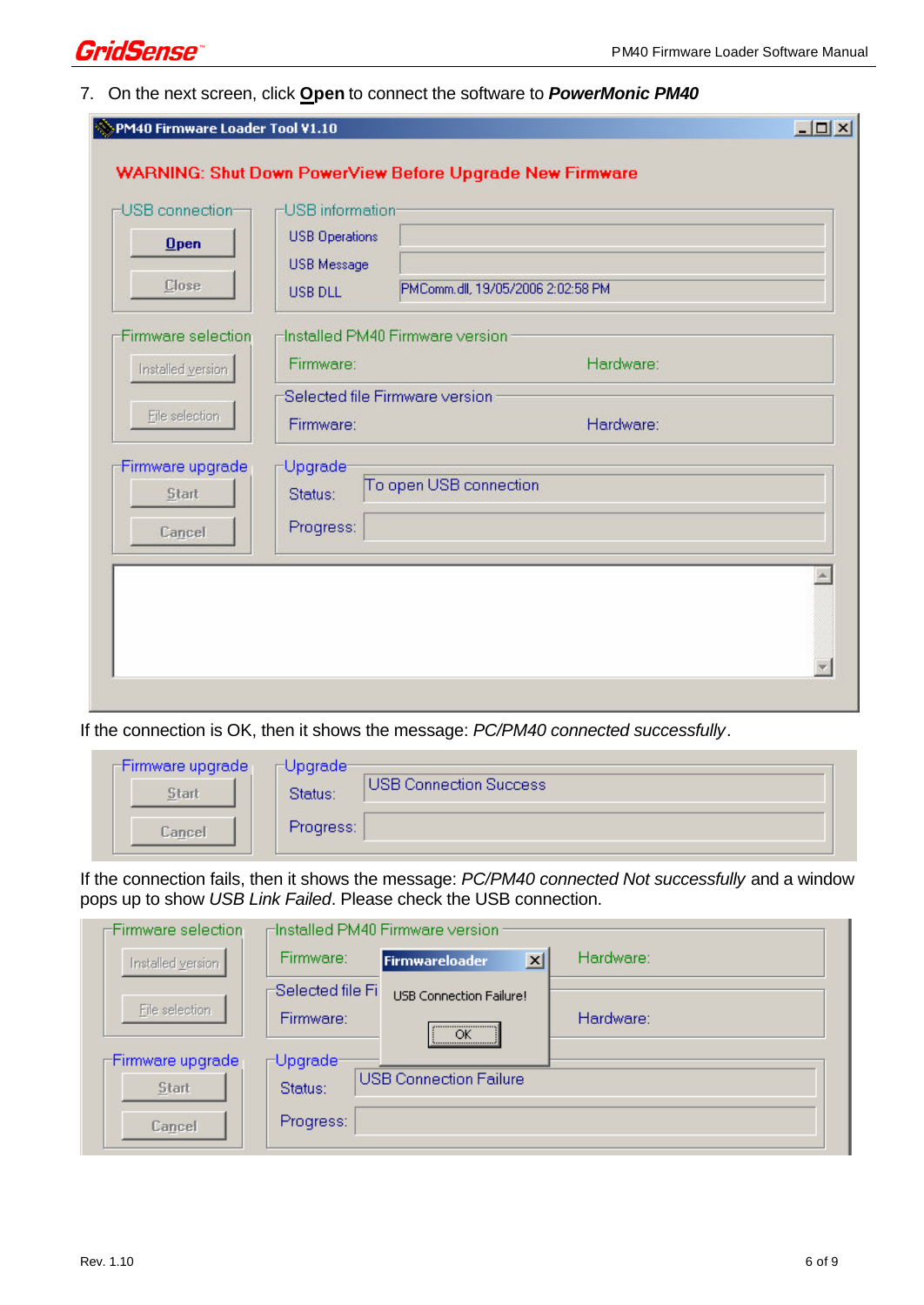

8. Click **Installed version**, it will show the firmware and hardware version of the *PowerMonic PM40*

| ∈Firmware selection: | ⊫Installed PM40 Firmware version :    |             |
|----------------------|---------------------------------------|-------------|
| Installed version    | Firmware: 1.60                        | Hardware: 2 |
|                      | $\pm$ Selected file Firmware version: |             |
| File selection       | Firmware:                             | Hardware:   |
|                      |                                       |             |

9. Click **File Selection**, it will show all the available firmware files in the directory *C:\Program Files\ GridSense\PowerMonic\PM40 Firmware Loader\PHX Files*. Pick up the firmware you want to install, here it is *PM40\_V161\_HW2.phx*. If you save the .phx file in other directory, you can browse the directory to find the file.

| <b>Open</b>                                  |                                   | ?             |
|----------------------------------------------|-----------------------------------|---------------|
| Look in: <b>C</b> PHX Files                  |                                   | $+$ a r $\pm$ |
| To Pm40_V160_hw2.Phx<br>To Pm40_V161_hw2.Phx |                                   |               |
| File name:                                   | Pm40_V161_hw2.Phx                 | Open          |
| Files of type:                               | Powermonic Firmware Files (*.phx) | Cancel        |

Click Open, it will show the firmware and hardware version of the selected firmware file.

| ≔Firmware selection: | ⊫Installed PM40 Firmware version : |             |
|----------------------|------------------------------------|-------------|
| Installed version    | Firmware: 1.60                     | Hardware: 2 |
|                      | -Selected file Firmware version:   |             |
| File selection       | Firmware: 1.61                     | Hardware: 2 |

- 10. Click **Start**, it pops up a warning message if the firmware version is the same as or lower than that of the PM40. If you select **No**, the process will stop here. If you select **Yes**, then it will continue the firmware upgrade.
- 11. The firmware upgrade progress will be shown as below.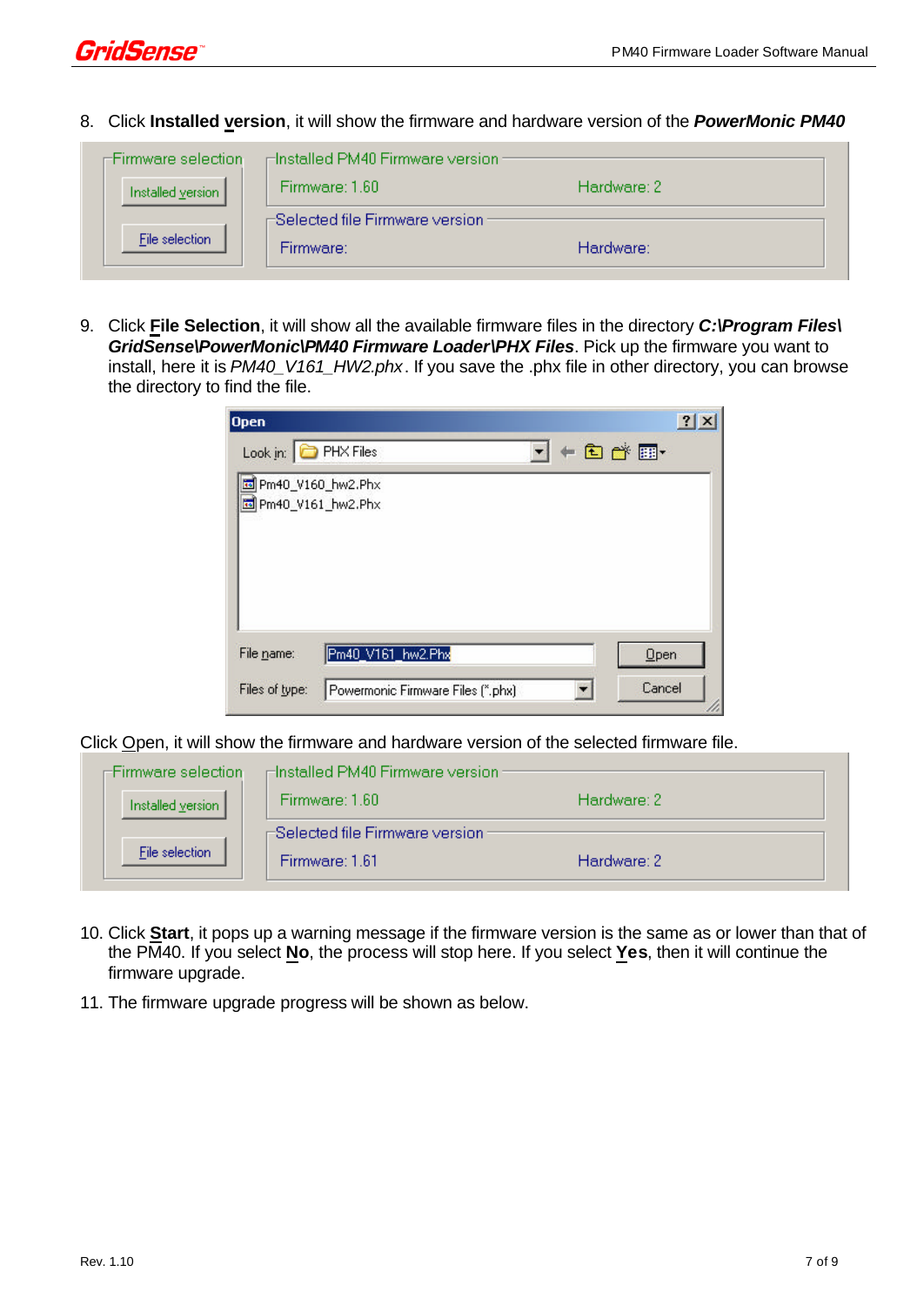

| -Firmware upgrade-<br>Start<br>Cancel | $\sqcap$ Upgrade-<br>PM40 firmware upgrade in progress<br>Status:<br>Progress:<br>- 11 |  |
|---------------------------------------|----------------------------------------------------------------------------------------|--|
|                                       | Length: 36 Address: 402560 CheckSum: 86                                                |  |
|                                       |                                                                                        |  |
|                                       |                                                                                        |  |

If somehow the firmware is corrupted, it will pop up a message *"CRC error: firmware file not valid!"*; If the hardware version of the .phx file does not match that of the *PowerMonic PM40*, it will pop up a message *"Hardware version does not match!"*

When any one of above occurs, the firmware upgrade will terminate.

If you want to cancel the firmware upgrade, you can click **Cancel**, it will ask you for confirmation to stop, if you select **Yes**, the process stops here; if you select **No**, the process resumes from where it was interrupted.

During the firmware upgrade, the LCD still scrolls as normal but all logging is switched OFF. For firmware versions greater than V1.60, a **blinking** *&* is displayed on the right-hand corner of the LCD to indicate that the firmware upgrade is in progress.

12. After PC has loaded all the new firmware to DSP, the *PowerMonic PM40* will stop scrolling for 3 seconds and the restart, LCD will display the message:

> *Upgrade in Progress… Erasing Page 0… Erasing Page 1… Erasing Page 2… Copying Page 3 to 0… Copying Page 4 to 1… Copying Page 5 to 2… Restoring Last Page… Upgrade Success! Wait for restart…*

*(max 6s)*

12. After the PM40 restarts, the welcome page will show the new firmware version. Also, the *PM40 Firmware Loader* pops up a message to guide you how to verify the firmware upgrade:

| Pm40firmwareloader                                                                                                                                                                           |  |
|----------------------------------------------------------------------------------------------------------------------------------------------------------------------------------------------|--|
| PM40 has re-started.<br>Please follow the steps to verify PM40 info:<br>1. Click <open> to re-open USB;<br/>2. Click <installed version=""> to verify upgraded PM40 info.</installed></open> |  |
|                                                                                                                                                                                              |  |